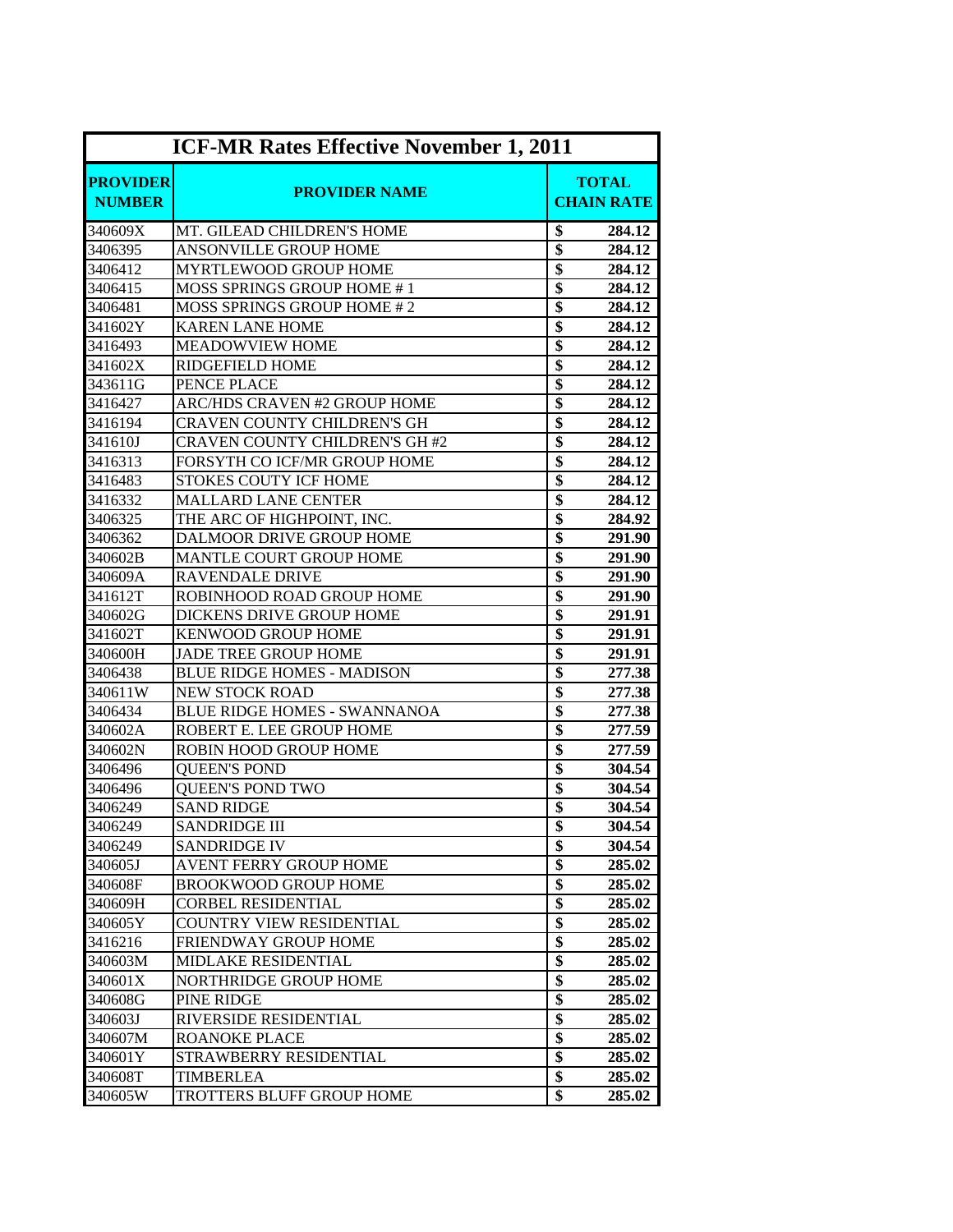| 3416202 | <b>WESTRIDGE GROUP HOME</b>          | \$              | 285.02 |
|---------|--------------------------------------|-----------------|--------|
| 340602M | <b>WESTSIDE RES. PROGRAM</b>         | \$              | 285.02 |
| 340607X | <b>CHESTERFIELD GROUP HOME</b>       | $\overline{\$}$ | 291.68 |
| 340601E | <b>COMSERV CREEKSIDE GROUP HOME</b>  | $\overline{\$}$ | 291.68 |
| 340610B | <b>ELLENDALE GROUP HOME</b>          | \$              | 291.68 |
| 340603X | <b>HARTLAND GROUP HOME</b>           | $\overline{\$}$ | 291.68 |
| 3406077 | LAURELWOOD GROUP HOME                | $\overline{\$}$ | 291.68 |
| 340600A | LITTLE RIVER GROUP HOME              | \$              | 291.68 |
| 340611J | <b>LOWER CREEK</b>                   | $\overline{\$}$ | 291.68 |
| 340610Z | PLAYMORE GROUP HOME                  | \$              | 291.68 |
| 341607U | HOLLIDAY'S PLACE GROUP HOME          | $\overline{\$}$ | 286.78 |
| 3406564 | <b>SUMMERLYN HOME</b>                | $\overline{\$}$ | 276.75 |
| 3406373 | <b>BELMONT GROUP HOME</b>            | $\overline{\$}$ | 291.91 |
| 3406432 | <b>CHERRYVILLE ICF-MR GROUP HOME</b> | \$              | 291.91 |
| 3406554 | <b>FRANKLIN BLVD GROUP HOME</b>      | $\overline{\$}$ | 291.91 |
| 3406472 | <b>MEEKS ROAD ICF-MR GROUP HOME</b>  | $\overline{\$}$ | 291.91 |
| 3406290 | SPRINGDALE LANE GROUP HOME           | $\overline{\$}$ | 291.91 |
| 3406165 | A. JACK WALL GROUP HOME              | \$              | 290.32 |
| 340614T | <b>CAROLINA FARMS #1</b>             | $\overline{\$}$ | 290.32 |
| 340614X | <b>CAROLINA FARMS #2</b>             | \$              | 290.32 |
| 3406392 | MARIE G. SMITH GROUP HOME            | \$              | 290.32 |
| 3406500 | ROBERT W. THOMPSON GH                | \$              | 290.32 |
| 340615A | <b>CAROLINA FARMS #3</b>             | \$              | 290.32 |
| 3406374 | HAYWOOD COUNTY GROUP HOME #3         | \$              | 291.90 |
| 340602W | <b>HOLY ANGELS</b>                   | $\overline{\$}$ | 308.10 |
| 340602H | HORIZONS RC CTR. THE ARCHES          | \$              | 307.10 |
| 3406499 | HORIZONS RESIDENTIAL CARE            | $\overline{\$}$ | 307.10 |
| 3416321 | <b>ROSEANNE GROUP HOME</b>           | $\overline{\$}$ | 277.59 |
| 3406595 | AZALEA ST.-IRENE WORTHAM RES.        | $\overline{\$}$ | 291.91 |
| 340610T | DOGWOOD GROUP HOME                   | $\overline{\$}$ | 291.91 |
| 3406413 | ROSE STREET-IRENE WORTHAM            | $\overline{\$}$ | 291.91 |
| 340610R | LIFE/ALBEMARLE GROUP HOME            | $\overline{\$}$ | 274.88 |
| 340610Y | <b>LIFE/BEAUFORT HEIGHTS</b>         | $\overline{\$}$ | 274.88 |
| 340608W | LIFE/CHEROKEE TRAIL                  | $\overline{\$}$ | 274.88 |
| 3406459 | <b>LIFE/CHERRY LANE</b>              | \$              | 274.88 |
| 340610P | LIFE/CHOWAN GROUP HOME               | $\overline{\$}$ | 274.88 |
| 340610N | <b>LIFE/COKE AVENUE</b>              | Þ               | 274.88 |
| 3406393 | LIFE/DIXON ROAD GROUP HOME           | \$              | 274.88 |
| 3406226 | LIFE/EDGEWOOD                        | \$              | 274.88 |
| 340601V | LIFE/FOLLY STREET GROUP HOME         | \$              | 274.88 |
| 340606M | LIFE/GREEN TEE LANE GH               | \$              | 274.88 |
| 340606G | LIFE/GREY FOX RUN HOME               | $\overline{\$}$ | 274.88 |
| 3416196 | LIFE/IDLEWOOD GROUP HOME             | \$              | 274.88 |
| 340612A | LIFE/KING                            | $\overline{\$}$ | 274.88 |
| 3416323 | LIFE/LAKEVIEW                        | $\overline{\$}$ | 274.88 |
| 3406440 | LIFE/LAVENHAM ROAD                   | $\overline{\$}$ | 274.88 |
| 340601W | LIFE/LOCKWOOD STREET GH              | $\overline{\$}$ | 274.88 |
| 340607P | <b>LIFE/LUKE STREET</b>              | $\overline{\$}$ | 274.88 |
| 340611Z | LIFE/MACFARLAND                      | $\overline{\$}$ | 274.88 |
| 340603U | LIFE/MCKEEL LOOP GH                  | \$              | 274.88 |
| 340611A | LIFE/MINUTE MAN                      | \$              | 274.88 |
| 340606F | LIFE/NINE FOOT ROAD HOME             | \$              | 274.88 |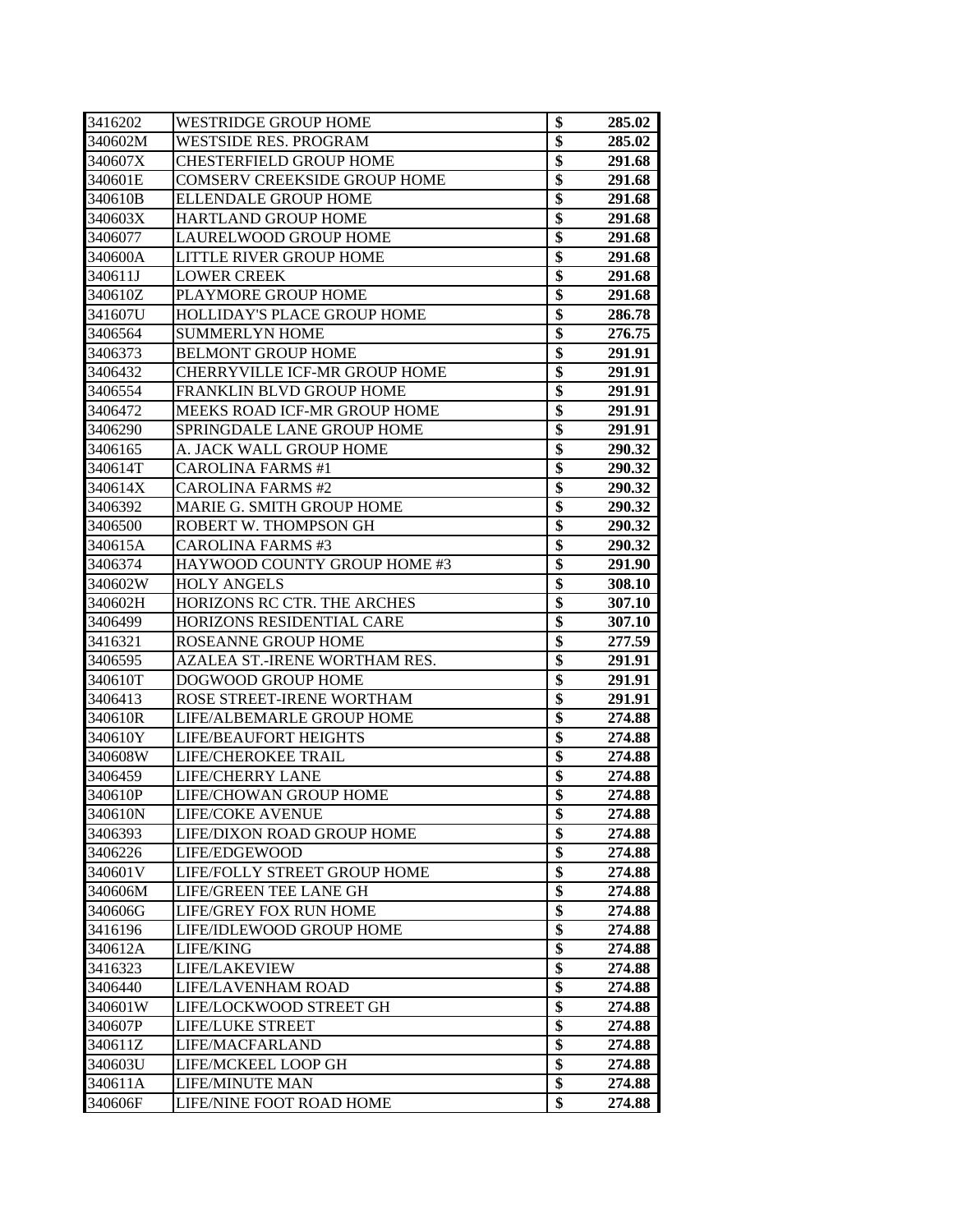| 3406441 | LIFE/OAKDALE AVENUE                      | \$              | 274.88 |
|---------|------------------------------------------|-----------------|--------|
| 340609T | LIFE/OLD ROPER GROUP HOME                | \$              | 274.88 |
| 340603H | LIFE/RAVEN RIDGE GROUP HOME              | \$              | 274.88 |
| 340610A | <b>LIFE/SLATESTONE ROAD</b>              | \$              | 274.88 |
| 340610G | LIFE/TWIN ACRES GROUP HOME               | \$              | 274.88 |
| 3416328 | LIFE/WALNUT STREET GROUP HOME            | \$              | 274.88 |
| 3416319 | LIFE/WILLIAM STREET GROUP HOME           | \$              | 274.88 |
| 340609U | LIFE/WILSON STREET GROUP HOME            | \$              | 274.88 |
| 3406452 | <b>ECHO FARMS GROUP HOME</b>             | \$              | 278.24 |
| 3406453 | <b>GREENVILLE LOOP GROUP HOME</b>        | \$              | 278.24 |
| 3406451 | <b>MYRTLE GROVE GROUP HOME</b>           | \$              | 278.24 |
| 3406352 | <b>BON REA DRIVE GROUP HOME</b>          | \$              | 291.91 |
| 340600R | <b>FLOWE DRIVE GROUP HOME</b>            | \$              | 291.91 |
| 3406444 | OAK STREET GROUP HOME                    | \$              | 291.91 |
| 3406487 | TUCKASEEGEE GROUP HOME                   | $\overline{\$}$ | 291.91 |
| 3416485 | MOUNTAIN RIDGE ICF-MR GH                 | $\overline{\$}$ | 288.56 |
| 3406387 | WILSON SMITH COTTAGE                     | $\overline{\$}$ | 288.56 |
| 3406410 | <b>CHILES AVENUE</b>                     | \$              | 287.28 |
| 340603N | <b>IOTLA STREET GROUP HOME</b>           | \$              | 288.63 |
| 3406469 | <b>MACON GROUP HOME</b>                  | \$              | 288.63 |
| 3416324 | <b>SMOKY MOUNTAIN</b>                    | \$              | 288.63 |
| 341601Z | WEBSTER CHILDREN'S ICF-MR GH             | \$              | 288.63 |
| 3406317 | <b>NEW RIVER COTTAGE</b>                 | \$              | 291.91 |
| 340604Z | <b>NORTHSIDE GROUP HOME</b>              | \$              | 285.87 |
| 3406174 | AIRPORT ROAD GROUP HOME                  | \$              | 285.16 |
| 340609R | DAUGHTRY FIELD ROAD GROUP HOME           | \$              | 285.16 |
| 3406164 | HIGHWAY 117 GROUP HOME                   | \$              | 285.16 |
| 3406312 | <b>HOLLY STREET HOME</b>                 | \$              | 285.16 |
| 3406289 | <b>LAGRANGE HOME</b>                     | \$              | 285.16 |
| 340610M | NOVA-NORWOOD AVENUE GROUP HOME           | \$              | 285.16 |
| 3406058 | RONES CHAPEL ROAD GROUP HOME             | $\overline{\$}$ | 285.16 |
| 340608V | <b>WASHINGTON STREET EAST GROUP HOME</b> | $\overline{\$}$ | 285.16 |
| 3406144 | <b>CATES STREET</b>                      | $\overline{\$}$ | 286.38 |
| 340607W | FRANK STREET ICF/MR GROUP HOME           | $\overline{\$}$ | 286.38 |
| 3406578 | EXTRA SPECIAL CARE                       | \$              | 269.04 |
| 340604W | <b>CREST ROAD GROUP HOME</b>             | \$              | 269.04 |
| 340604J | MOORE CTY HOME FOR A ADULTS              | \$              | 269.04 |
| 3406442 | MY PLACE                                 | \$              | 269.04 |
| 3406050 | THOMAS S - KINLAW                        | \$              | 269.04 |
| 340602E | THOMAS S - DECATUR                       | \$              | 269.04 |
| 3406203 | <b>BOST CHILDREN'S CENTER</b>            | \$              | 308.50 |
| 3406560 | <b>CHRISTY WOODS GROUP HOME</b>          | \$              | 308.50 |
| 3406305 | MICHIGAN STREET HOME                     | \$              | 308.50 |
| 3406118 | WILHELM PLACE HOME                       | $\overline{\$}$ | 308.50 |
| 3406304 | PITT COUNTY GH/AUT                       | \$              | 260.11 |
| 3406530 | PITT COUNTY GROUP HOME #2                | $\overline{\$}$ | 260.11 |
| 3406541 | PITT COUNTY GROUP HOME #3                | \$              | 260.11 |
| 340608Z | RALPH SCOTT/ROSEMONT                     | $\overline{\$}$ | 291.43 |
| 340608J | RALPH SCOTT/VETERANS                     | $\overline{\$}$ | 291.43 |
| 3406306 | RALPH SCOTT GH                           | $\overline{\$}$ | 291.43 |
| 3406156 | RALPH SCOTT GROUP HOMES, #2              | \$              | 291.43 |
| 340600M | RALPH SCOTT/LARAMIE DRIVE                | \$              | 291.43 |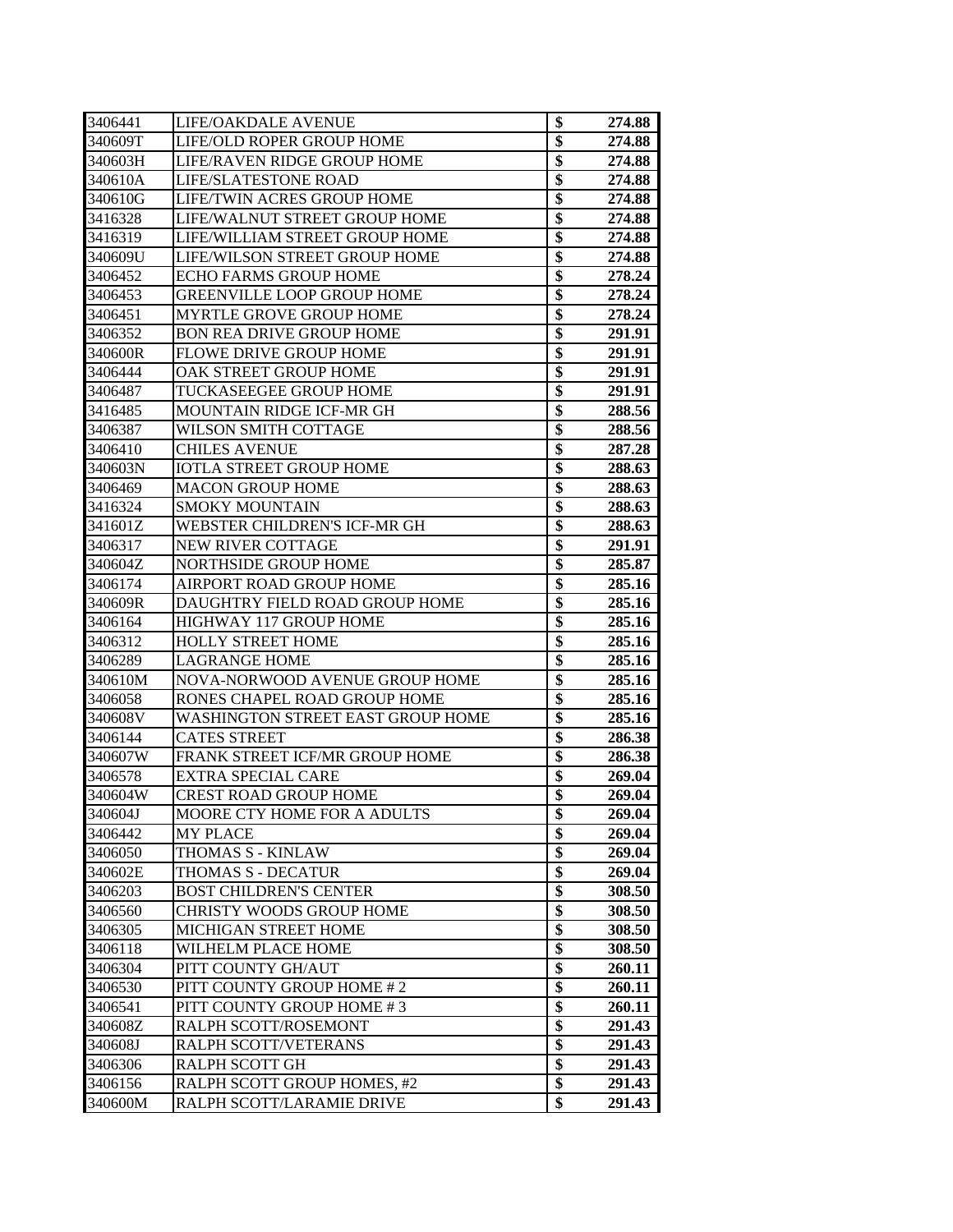| 3406421 | <b>BLANCHE DRIVE</b>                   | \$              | 285.65 |
|---------|----------------------------------------|-----------------|--------|
| 3406476 | DARTMOUTH GROUP HOME                   | \$              | 285.65 |
| 340605A | ELECTRA DRIVE GROUP HOME               | \$              | 285.65 |
| 3406477 | FOREST CREEK GROUP HOME                | \$              | 285.65 |
| 3406380 | <b>GEORGIA COURT</b>                   | \$              | 285.65 |
| 340608X | <b>HEATHCROFT</b>                      | \$              | 285.65 |
| 340603F | <b>HELMSDALE GROUP HOME</b>            | \$              | 285.65 |
| 342606W | KONNOAK DRIVE GROUP HOME               | $\overline{\$}$ | 285.65 |
| 340609J | <b>LEAVES</b>                          | $\overline{\$}$ | 285.65 |
| 340611E | <b>MCCORMICK</b>                       | $\overline{\$}$ | 285.65 |
| 3416135 | <b>STARNES GROUP HOME</b>              | $\overline{\$}$ | 285.65 |
| 340606U | ROCKWOOD GROUP HOME                    | $\overline{\$}$ | 285.65 |
| 3406390 | <b>ROLLING MEADOWS</b>                 | $\overline{\$}$ | 285.65 |
| 340606V | <b>STONEGATE GROUP HOME</b>            | $\overline{\$}$ | 285.65 |
| 3406385 | <b>HUNTLEIGH GROUP HOME</b>            | \$              | 285.65 |
| 340609Y | <b>WOODBEND</b>                        | $\overline{\$}$ | 285.65 |
| 3416510 | <b>VOCA/APPLE VALLEY CARE CENTER I</b> | $\overline{\$}$ | 285.65 |
| 341604E | <b>VOCA/APPLE VALLEY</b>               | $\overline{\$}$ | 285.65 |
| 340600J | <b>VOCA/COUNTRY GROUP HOME</b>         | \$              | 285.65 |
| 340600W | <b>VOCA/CREEKWAY</b>                   | $\overline{\$}$ | 285.65 |
| 3416450 | VOCA/DENBUR DRIVE GROUP HOME           | \$              | 285.65 |
| 3416365 | <b>VOCA/BLAIRFIELD</b>                 | $\overline{\$}$ | 285.65 |
| 3406357 | <b>VOCA/FREEDOM GROUP HOME</b>         | \$              | 285.65 |
| 340600T | <b>VOCA/GENTRY GROUP HOME</b>          | $\overline{\$}$ | 285.65 |
| 340605R | VOCA/GREENWOOD GROUP HOME              | $\overline{\$}$ | 285.65 |
| 3406377 | <b>VOCA/HARRISBURG GROUP HOME</b>      | $\overline{\$}$ | 285.65 |
| 340600G | VOCA/HICKORY GROUP HOME                | \$              | 285.65 |
| 340604P | VOCA/HICKORY II GROUP HOME             | $\overline{\$}$ | 285.65 |
| 3416528 | VOCA/KIMSEY                            | $\overline{\$}$ | 285.65 |
| 3416085 | <b>VOCA/COLLEGE STREET</b>             | \$              | 285.65 |
| 340606H | VOCA/LAUREL GROUP HOME                 | \$              | 285.65 |
| 340605U | VOCA/LAURELWOOD GROUP HOME             | $\overline{\$}$ | 285.65 |
| 3406139 | <b>VOCA/MALLARD DRIVE</b>              | \$              | 285.65 |
| 340605N | <b>VOCA/MASON GROUP HOME</b>           | $\overline{\$}$ | 285.65 |
| 3406264 | VOCA/MEADOWOOD                         | $\overline{\$}$ | 285.65 |
| 3416586 | VOCA/NORWICH GROUP HOME                | \$              | 285.65 |
| 3406184 | VOCA/OAK GROUP HOME                    | \$              | 285.65 |
| 340606P | VOCA/OAKHAVEN GROUP HOME               | \$              | 285.65 |
| 3406532 | VOCA/OBIE GROUP HOME                   | \$              | 285.65 |
| 340605M | VOCA/OLIVE STREET HOME                 | \$              | 285.65 |
| 3406355 | <b>VOCA/OTIS GROUP HOME</b>            | \$              | 285.65 |
| 3406429 | <b>VOCA/PURSER GROUP HOME</b>          | $\overline{\$}$ | 285.65 |
| 340604X | <b>VOCA/ROLLINS GROUP HOME</b>         | $\overline{\$}$ | 285.65 |
| 340606N | VOCA/SANDBURG GROUP HOME               | \$              | 285.65 |
| 340605T | VOCA/SECOND ST. GROUP HOME             | $\overline{\$}$ | 285.65 |
| 3406381 | <b>VOCA/SIMPSON GROUP HOME</b>         | \$              | 285.65 |
| 340604R | VOCA/SIXTH STREET GROUP HOME           | $\overline{\$}$ | 285.65 |
| 3406186 | VOCA/ST.JOHN'S CHURCH GH               | \$              | 285.65 |
| 340606R | VOCA/TODDVILLE GROUP HOME              | $\overline{\$}$ | 285.65 |
| 340600B | VOCA/WILSON GROUP HOME                 | $\overline{\$}$ | 285.65 |
| 3406049 | VOCA/WOODBRIDGE GROUP HOME             | $\overline{\$}$ | 285.65 |
| 340603Y | VOCA/WOODLAND GROUP HOME               | \$              | 285.65 |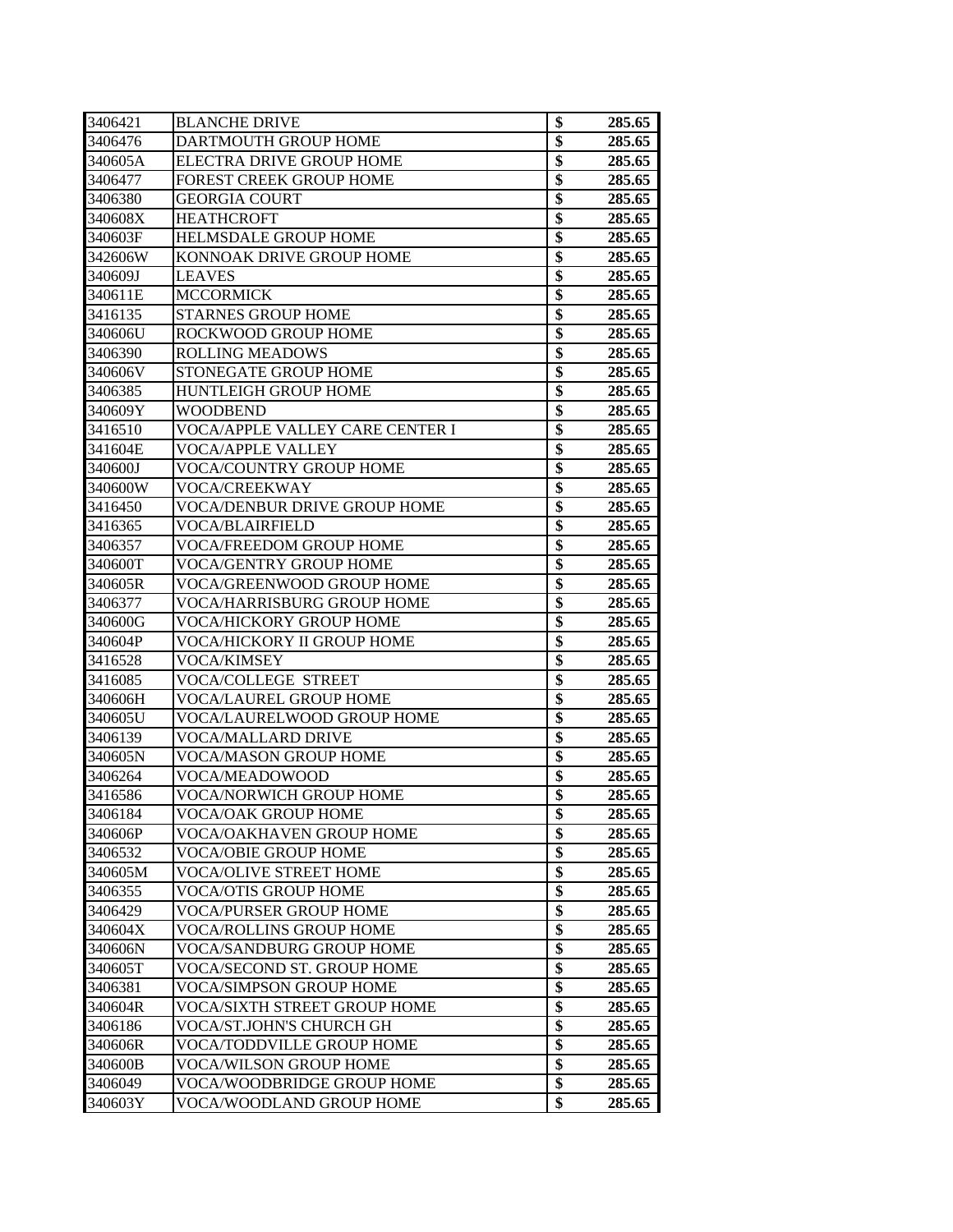| 340603Z | VOCA/YOUNG GROUP HOME                         | \$              | 285.65 |
|---------|-----------------------------------------------|-----------------|--------|
| 3416333 | VOCA/SEVEN OAKS ROAD - DURHAM                 | \$              | 285.65 |
| 3416510 | <b>VOCA/WELLBORN</b>                          | \$              | 285.65 |
| 340610U | RES. SERVICES INC./CHRISTOPHER ROAD           | \$              | 280.11 |
| 3406544 | RES. SERVICES INC./QUAIL ROOST DRIVE          | \$              | 280.11 |
| 3406356 | RES. SERVICES Retirement Center (Spring Glen) | \$              | 280.11 |
| 340603P | RES. SERVICES INC./SHADY LAWN                 | \$              | 280.11 |
| 3406331 | RES. SERVICES INC./SILO                       | \$              | 280.11 |
| 3406482 | RES. SERVICES INC./W. MAIN (CARRBORO)         | \$              | 280.11 |
| 3416403 | <b>ASHLEY HEIGHTS HOME</b>                    | \$              | 283.06 |
| 3406513 | <b>BONNIE LANE</b>                            | \$              | 283.06 |
| 3406525 | <b>BOXWOOD</b>                                | \$              | 283.06 |
| 3406526 | <b>BROOKWOOD</b>                              | \$              | 283.06 |
| 3406527 | CANTERBURY ROAD HOME                          | \$              | 283.06 |
| 3416508 | <b>CHANDLER ROAD HOME</b>                     | \$              | 283.06 |
| 3416565 | <b>COLLEGE PARK</b>                           | $\overline{\$}$ | 283.06 |
| 3406516 | <b>COUNTRY MANOR HOME</b>                     | \$              | 283.06 |
| 3406514 | <b>DAL-WAN HEIGHTS</b>                        | \$              | 283.06 |
| 3416536 | <b>DOVE ROAD</b>                              | \$              | 283.06 |
| 3416479 | <b>EASTBROOK</b>                              | \$              | 283.06 |
| 3416342 | ERWIN#2                                       | \$              | 283.06 |
| 3416341 | <b>ERWIN GROUP HOME</b>                       | \$              | 283.06 |
| 3416367 | <b>FAN JOY I</b>                              | \$              | 283.06 |
| 3406515 | <b>FAN JOY II</b>                             | \$              | 283.06 |
| 3416320 | FORSYTH GROUP HOME I                          | \$              | 283.06 |
| 3416327 | FORSYTH GROUP HOME II                         | \$              | 283.06 |
| 3416152 | <b>GUILFORD I</b>                             | \$              | 283.06 |
| 3416153 | <b>GUILFORD II</b>                            | \$              | 283.06 |
| 3416288 | <b>GUILFORD III</b>                           | \$              | 283.06 |
| 3406511 | <b>HEATH AVENUE HOME</b>                      | \$              | 283.06 |
| 3416491 | <b>HOFFMAN HOME</b>                           | \$              | 283.06 |
| 341602V | HOLLINGSWOOD HOME                             | \$              | 283.06 |
| 3416112 | <b>HOLLOWAY STREET HOME</b>                   | $\overline{\$}$ | 283.06 |
| 3406448 | <b>HOPE MILLS</b>                             | \$              | 283.06 |
| 341601B | <b>LAKEWOOD</b>                               | \$              | 283.06 |
| 3406517 | <b>LAURA SPRINGS</b>                          | \$              | 283.06 |
| 3416563 | LEE FOREST GROUP HOME                         | \$              | 283.06 |
| 3406512 | <b>LEWIS FORKS</b>                            | \$              | 283.06 |
| 3416345 | <b>LILLINGTON HOME</b>                        | \$              | 283.06 |
| 341602U | LINOAK GROUP HOME                             | \$              | 283.06 |
| 3416218 | <b>LYNN ROAD HOME</b>                         | \$              | 283.06 |
| 3416340 | <b>MAGNOLIA DRIVE</b>                         | \$              | 283.06 |
| 3416132 | MINERAL SPRINGS I & II                        | \$              | 283.06 |
| 3406518 | <b>MYRON PLACE</b>                            | \$              | 283.06 |
| 3416419 | <b>OAKDALE</b>                                | $\overline{\$}$ | 283.06 |
| 3416375 | OLD FARM ROAD HOME                            | \$              | 283.06 |
| 3416574 | PARK AVENUE                                   | \$              | 283.06 |
| 3416426 | PENNY LANE I                                  | $\overline{\$}$ | 283.06 |
| 3416475 | PENNY LANE II                                 | $\overline{\$}$ | 283.06 |
| 340606Z | <b>PINEWOOD</b>                               | \$              | 283.06 |
| 3406522 | PLEASANT ACRES                                | \$              | 283.06 |
| 3416130 | RIDGECREST I & II                             | \$              | 283.06 |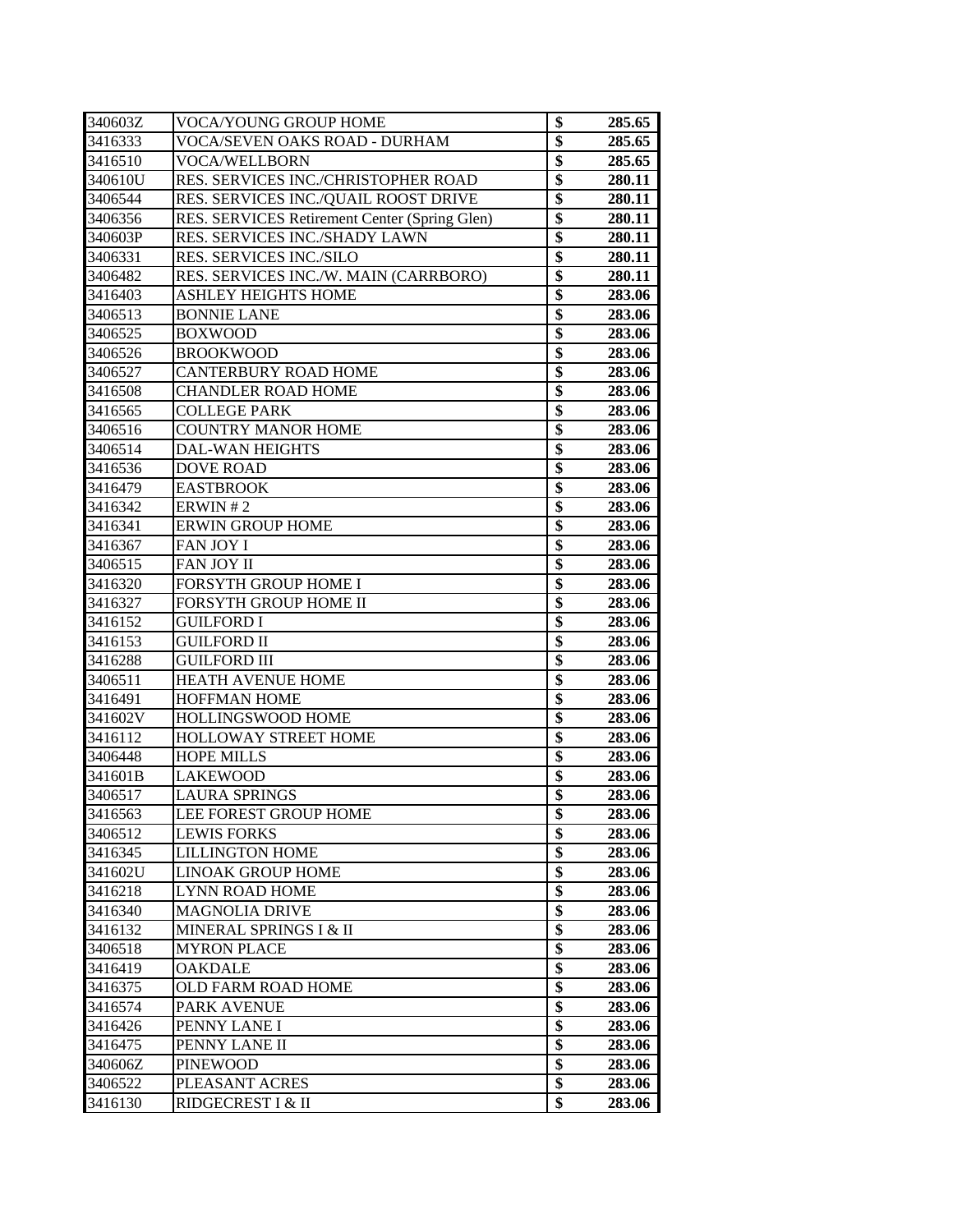| 3416393 | <b>RIVERVIEW</b>                | \$                      | 283.06 |
|---------|---------------------------------|-------------------------|--------|
| 3416350 | ROCKWELL FACILITY               | \$                      | 283.06 |
| 3416561 | <b>SCOTLAND FOREST HOME</b>     | $\overline{\$}$         | 283.06 |
| 3406521 | SHANNONBROOK                    | $\overline{\$}$         | 283.06 |
| 3406520 | <b>SHERWOOD PARK</b>            | \$                      | 283.06 |
| 3406519 | <b>SMITH STREET HOME</b>        | \$                      | 283.06 |
| 3406447 | <b>SOUTHERN AVENUE</b>          | \$                      | 283.06 |
| 3416555 | <b>STEM ROAD HOME</b>           | \$                      | 283.06 |
| 340607A | <b>STONE RIDGE</b>              | $\overline{\$}$         | 283.06 |
| 3416594 | STRICKLAND BRIDGE A & B         | $\overline{\$}$         | 283.06 |
| 3416397 | <b>SUNNY HILL</b>               | \$                      | 283.06 |
| 3416577 | <b>SUNNY HILL II</b>            | $\overline{\$}$         | 283.06 |
| 3416150 | THOMAS STREET HOME              | \$                      | 283.06 |
| 3416465 | <b>TWENTY THIRD STREET</b>      | $\overline{\$}$         | 283.06 |
| 3406524 | <b>TWIN BROOKS</b>              | \$                      | 283.06 |
| 3416529 | WAKULLA I & II                  | $\overline{\$}$         | 283.06 |
| 3406523 | WENDOVER                        | $\overline{\$}$         | 283.06 |
| 3416549 | WILDCAT GROUP HOME              | $\overline{\$}$         | 283.06 |
| 3406584 | WILMINGTON ROAD GROUP HOME      | \$                      | 283.06 |
| 3416126 | YADKIN I                        | $\overline{\$}$         | 283.06 |
| 3416178 | YADKIN II & III                 | \$                      | 283.06 |
| 343601U | PINEBROOK ICF-MR GROUP HOME     | $\overline{\$}$         | 283.06 |
| 343609V | <b>RAYSIDE ICF/MR</b>           | \$                      | 283.06 |
| 3436562 | <b>FOREST BEND GROUP HOME</b>   | $\overline{\$}$         | 283.06 |
| 3436402 | <b>COUNTRY COVE</b>             | $\overline{\$}$         | 283.06 |
| 3416229 | <b>GRANVILLE COUNTY GH</b>      | $\overline{\$}$         | 283.06 |
| 3416336 | HOWELL'S-CHARLOTTE              | \$                      | 257.99 |
| 3416259 | HOWELL'S-LAGRANGE               | $\overline{\$}$         | 257.99 |
| 3416279 | HOWELL'S-RIVERBEND              | $\overline{\$}$         | 257.99 |
| 3416193 | HOWELL'S-WALNUT CREEK           | \$                      | 257.99 |
| 3416034 | HOWELL'S-LAGRANGE (BEAR CREEK)  | $\overline{\mathbf{s}}$ | 258.71 |
| 341609E | HOWELL'S-BURTONWOOD             | \$                      | 277.30 |
| 341610V | <b>HOWELL'S-FOREST HILLS</b>    | $\overline{\$}$         | 277.30 |
| 3416585 | HOWELL'S-FRIENDLY AVENUE        | $\overline{\$}$         | 277.30 |
| 3416471 | HOWELL'S-GATEWOOD               | $\overline{\$}$         | 277.30 |
| 341605H | <b>HOWELL'S-HOLDEN ROAD</b>     | \$                      | 277.30 |
| 341610W | HOWELL'S-KING GEORGE            | \$                      | 277.30 |
| 341609P | HOWELL'S-LAKEVIEW               | \$                      | 277.30 |
| 341608H | HOWELL'S-MONROE ROAD            | \$                      | 277.30 |
| 3426140 | HOWELL'S-SHELBOURNE PLACE       | \$                      | 277.30 |
| 341602Z | HOWELL'S-RIDGELY OAK            | $\overline{\$}$         | 277.30 |
| 3416073 | HOWELL'S-ROLLINGWOOD            | $\overline{\$}$         | 277.30 |
| 3406316 | ** HOWELL'S-SCOTTHURST I & II   | $\overline{\$}$         | 277.30 |
| 341602J | HOWELL'S-WESTMINISTER           | \$                      | 277.30 |
| 3416167 | HOWELL'S-WESTRIDGE ROAD         | $\overline{\$}$         | 277.30 |
| 341604A | HOWELL'S-GREENVILLE (TAR RIVER) | $\overline{\$}$         | 465.69 |
| 3406301 | <b>ROUSE'S GROUP HOME</b>       | $\overline{\$}$         | 260.33 |
| 340611X | <b>ROUSE'S GROUP HOME #6</b>    | $\overline{\$}$         | 260.33 |
| 3406347 | SKILL CREATIONS-CLINTON         | $\overline{\$}$         | 273.60 |
| 3406250 | SKILL CREATIONS-COASTAL HOUSE   | $\overline{\$}$         | 273.60 |
| 340602P | SKILL CREATIONS-DUPLIN HOUSE    | $\overline{\$}$         | 273.60 |
| 340603T | <b>SKILL CREATIONS-EAST</b>     | \$                      | 273.60 |